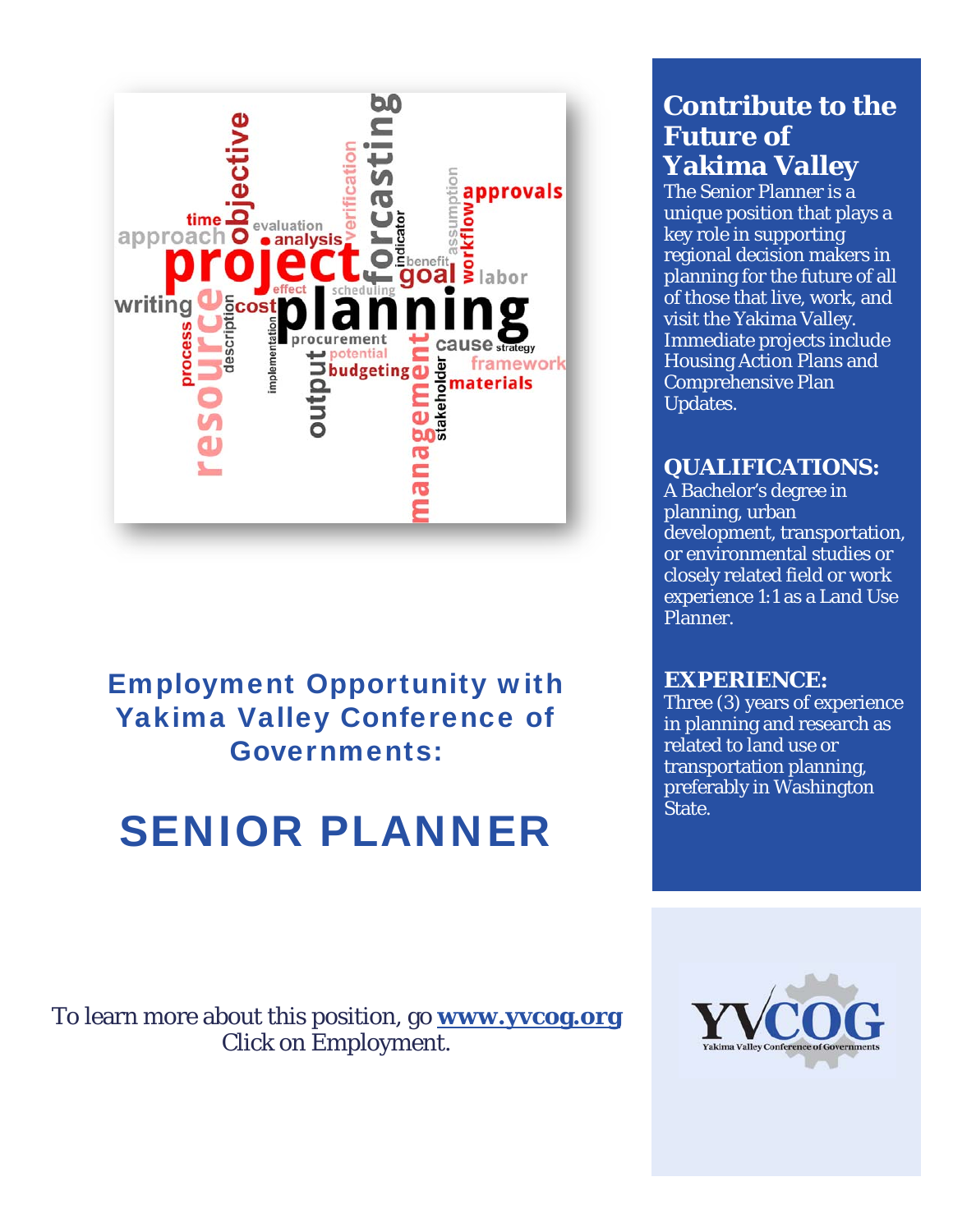## ABOUT THE YAKIMA VALLEY CONFERENCE OF GOVERNMENTS:

Established over 50 years ago by the elected mayors and County Commissioners of the Yakima Valley, the Yakima Valley Conference of Governments ("YVCOG") was then and is today, a group of community members who are committed to working together on land use, transportation, environment, public safety, housing, homelessness, and other common issues that impact the quality of life for the communities of the Yakima region. YVCOG offers programs that cross jurisdictional boundaries and services to our members in a collaborative approach giving each member an equal voice at the table, promoting equity throughout the Yakima Valley. YVCOG may at times, serve as an intermediary between the communities it represents and the state and federal government entities that are responsible for ensuring the decisions made at the local level are aligned with state and federal laws, and that government resources are managed. The overall mission of Yakima Valley Conference of Government membership is to improve the Valleys' livability and secure its future by working together on matters of mutual concern.

Located in the center of the state, Yakima County is the second largest county in Washington by area. The region is a rich and productive agricultural valley which is surrounded by lush rivers and mountain ranges. Well known for its production of fruit and vegetables, in recent years it has received national recognition for its many vineyards. Home to approximately 256,700 people, 50.7% of whom



YAKIMA VALLEY are Hispanic and Latino, the region is culturally rich and diverse. Applicants will find a family friendly environment that offers single family housing with a median cost of in the \$335,000 range. Small town living galore, the region offers urban living in the City of Yakima, which is the largest city in the county, while small farms and more rural living is of abundance in the surrounding cities. The Yakama Indian Reservation, which is home to 15% of the region's population, is one of the largest Native American tribes in the nation.

## ABOUT THE SENIOR PLANNER POSITION:

The Yakima Valley COG is a small group of highly professional and dedicated staff committed to making a difference in the Yakima Valley Region. The Senior Planner position will provide land use planning for members who rely on YVCOG's planning expertise. The person will interact and work collaboratively with a broad range of elected officials, planning commissions, city staff, and applicants. This person will be responsible to interpret different city's codes, GMA, and state and federal codes to provide land use planning services. This person must have the ability to work on multiple tasks, be able to prioritize work, and communicate and explain code to interested parties. This person must have excellent communication skills, able to problem solve, and have a thorough understand of the Growth Management Act and how it affects members. They must be able to assist YVCOG members to understand the processes and requirements of government when it comes to land use. It is extremely important this person is able to manage multiple projects meeting deadlines.

Yakima Valley COG – 311 N. 4th Street, Ste 204, Yakima, WA 98901 Page **2** of **5**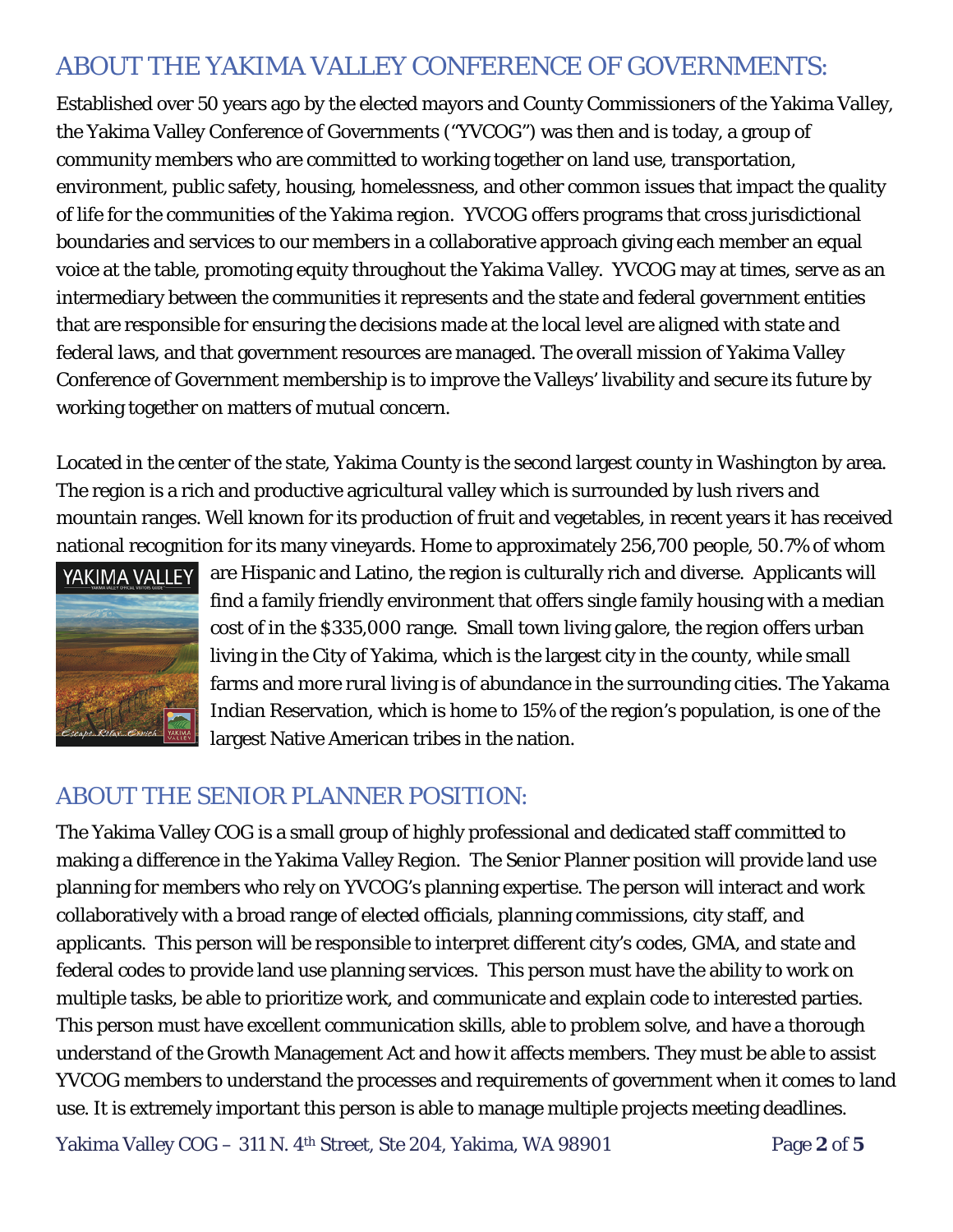#### **PRIMARY RESPONSIBILITIES:**

The Senior Planner will report to the Regional Land Use Manager and performs the assigned job duties under general supervision as follows:

- Assists municipalities in identification of comprehensive planning needs and requirements and prepares a variety of comprehensive plan amendments to address community needs.
- Processes land development applications including environmental review, development review, and preparation and presentation of staff reports and recommendations.
- Analyzes land development trends and develops land use regulations (zoning, subdivision, and environmental review requirements) for member jurisdictions using established research and public processes.
- Research availability of grants for public facilities and programs. Administers grants in compliance with state and federal laws and guidelines.
- Various administrative duties including tracking and reporting monthly time expenditures and descriptions of tasks billed to contracts.
- May represent YVCOG by serving on local, state and federal committees concerned with the development and implementation of new or improved services, programs, and policies.
- Develops and maintains good relations with members and state/federal agencies for furthering of programs and projects.
- Responsible to keep projects on track, identifying, and defining project requirements.
- Coordinate project schedules and deadlines, ensuring that all involved tasks are on track to meet deadlines and deliverables.
- Collaborate with staff planning and work modifications, request training and professional development, coaching, offer creative and technical direction, and monitor workflow.
- Monitor and evaluate the efficiency and effectiveness of program and project delivery methods and procedures and identify and implement opportunities for improvement.
- Gather and provide public records if requested.
- Attend member council and planning commission meetings (in the evening) when necessary.
- Educate planning commissions and member staff regarding laws, policies, and GMA.
- This list of job responsibilities is not all inclusive.

### **REQUIRED EDUCATION AND EXPERIENCE:**

- A Bachelor's degree in planning, urban development, transportation, or environmental studies or closely related field or work experience 1:1 as a Land Use Planner.
- Three (3) years of experience in planning and research as related to land use or transportation planning, preferably in Washington State. A Master's Degree may substitute for one (1) year of experience.
- Prior experience working in the public sector is preferred.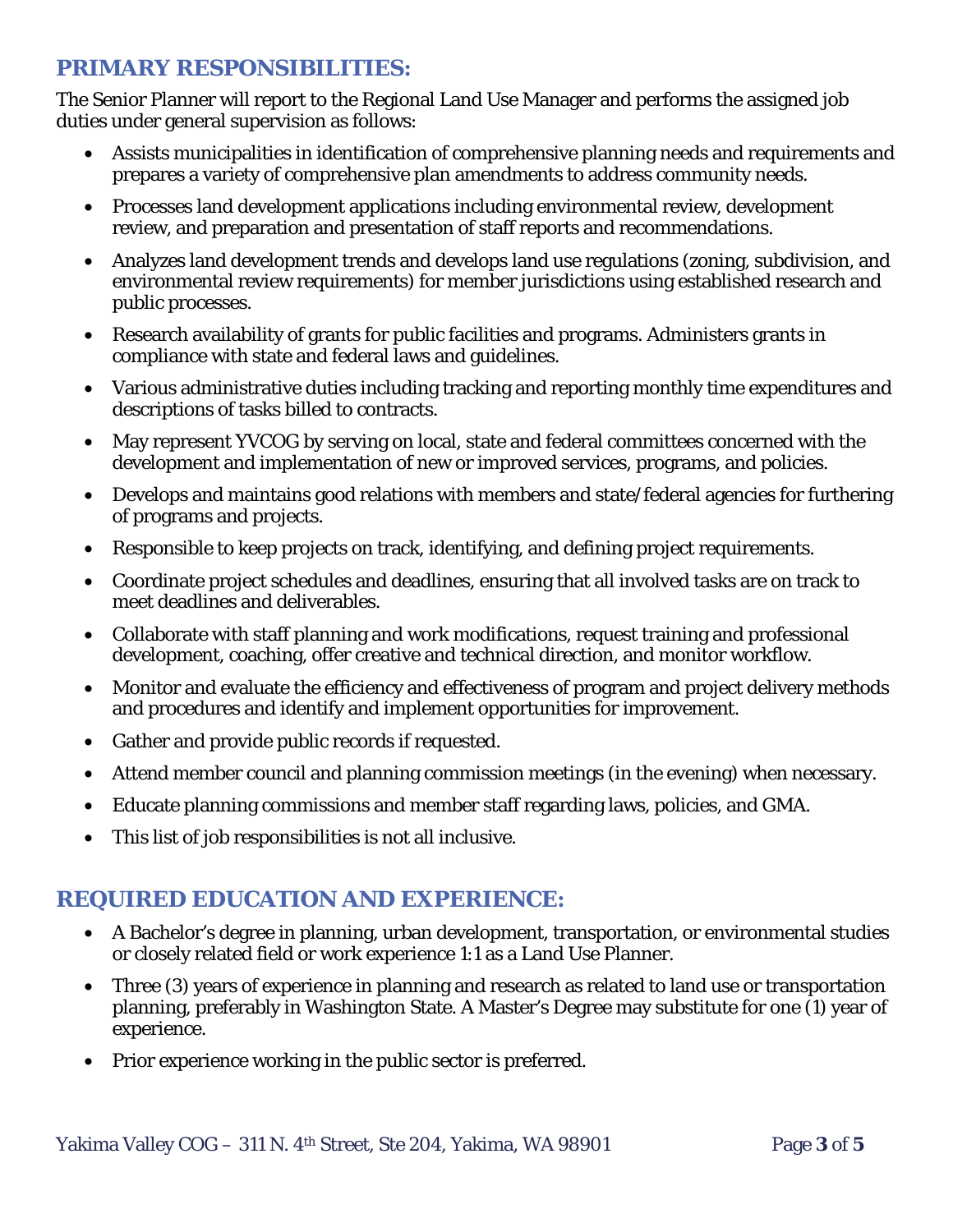- Must be able to obtain a valid Washington State driver's license within 30 days of employment and possess valid auto insurance or demonstrate the ability to travel throughout the Yakima region and state on a regular basis, at times during inclement weather conditions.
- Must possess a strong knowledge of the principles, methods, and practices of planning, and have experience in the preparation of a wide range of written reports.

#### **KNOWLEDGE OF FOLLOWING ABILITIES:**

- Principles, methods and practices of planning including: urban, regional, environmental, and community development.
- Fundamental mathematics such as statistical methods.
- Federal, state, and local planning laws, ordinances, and regulations including Washington's Growth Management Act.
- Presentation methods, public participation theory, and facilitation methods.
- Sources and tools for funding and financing local infrastructure.
- Physical, social, political, and geographic principles applicable to Yakima Valley in general.
- Roles and responsibilities of other federal, state, and local public and private organizations.

#### **SALARY & BENEFITS:**

- Starting salary for this position is: **\$69,932 \$72,949**.
- Eligible for 15 days of Personal Leave Time (PTO) leave for year one and two of employment; increases to 18 days at the beginning of the third year of employment followed with increases at five-year increments (5-20).
- Twelve (12) paid holidays per year
- Health benefits include medical, dental and vision for the employee and dependents as established by the Executive Director and Board on an annual basis.
- Additional benefits include long-term disability and life insurance.
- Eligible to participate in DRS Deferred Compensation and in a Health Saving Account.
- Participation in Washington State Department of Retirement Systems PERS is required.
- Wellness Program
- Employees work in the office during the probationary period with an option to work remotely after the probationary period if approved by immediate Supervisor and Executive Director.